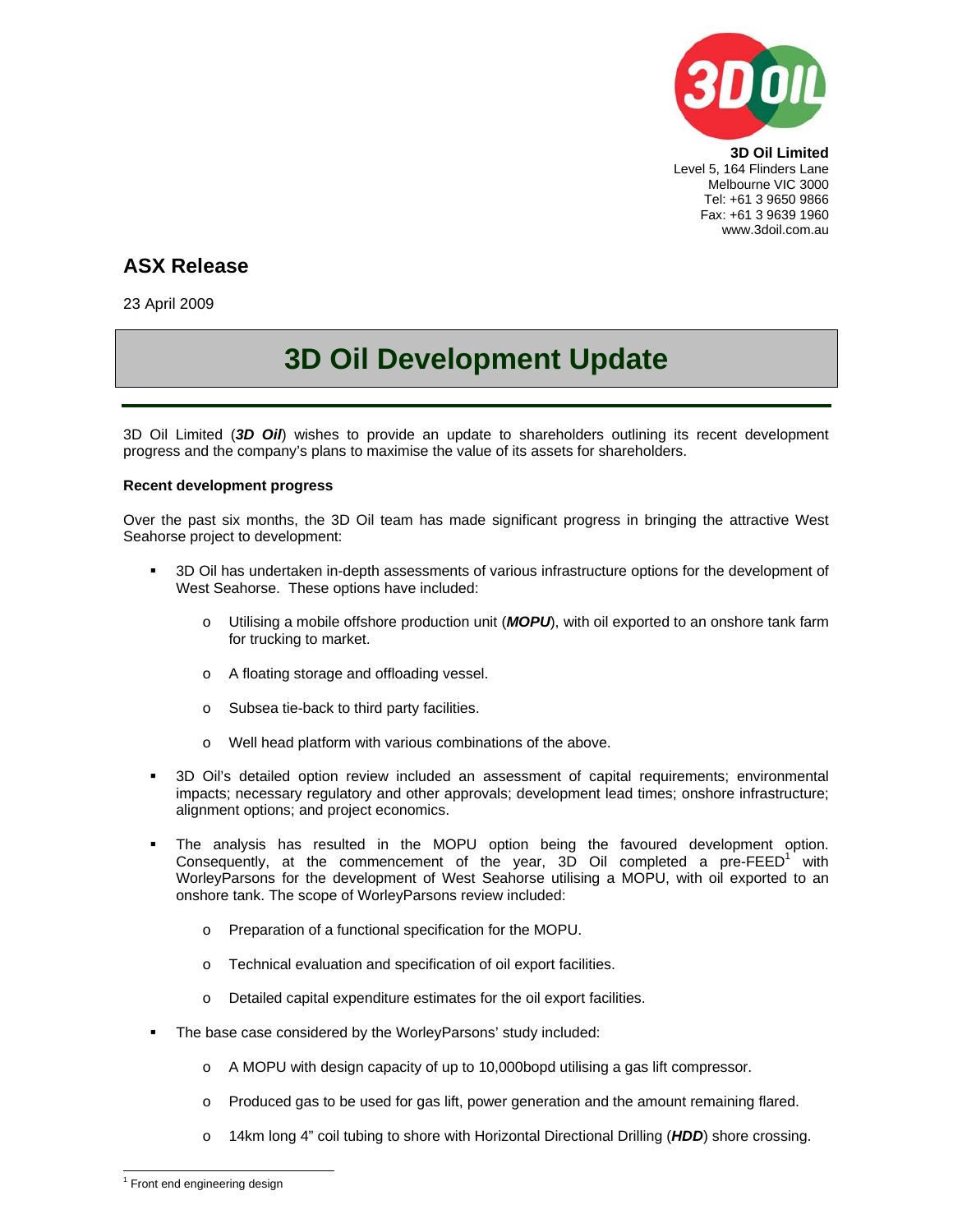o 27km long 6in pipeline to storage and truck loading facility.



 Subsequently, a commercial and technical proposal for the supply of a MOPU and top side fit-out was commissioned. Global Process Systems, a company which has significant experience in the supply and operation of MOPUs throughout Asia and the Middle East, provided an indicative costing as part of this analysis.



- In parallel to these initiatives, 3D Oil has undertaken an extensive subsurface study of West Seahorse incorporating newly acquired well data (including oil and reservoir samples), 3D seismic mapping, HDVA<sup>2</sup> depth conversion, detailed petrophysics, detailed production simulation and production calibration to the neighbouring Seahorse field. 3D Oil was assisted by several industry experts in this analysis, including Dr Rodney Halyburton and Dr Andrew Wadsley.
- On 12 March 2009, 3D Oil announced an increase to its reserves and contingent resources at West Seahorse, increasing 1P reserves by 32% to 4.1 mmstb and increasing combined 2P reserves and contingent resources (P50) by 11% to 8.7 mmstb. This significant increase in reserves is expected to assist 3D Oil's ability to arrange funding for the development of West Seahorse with capital providers.

 $\overline{a}$ 

 $^2$  High density velocity analysis